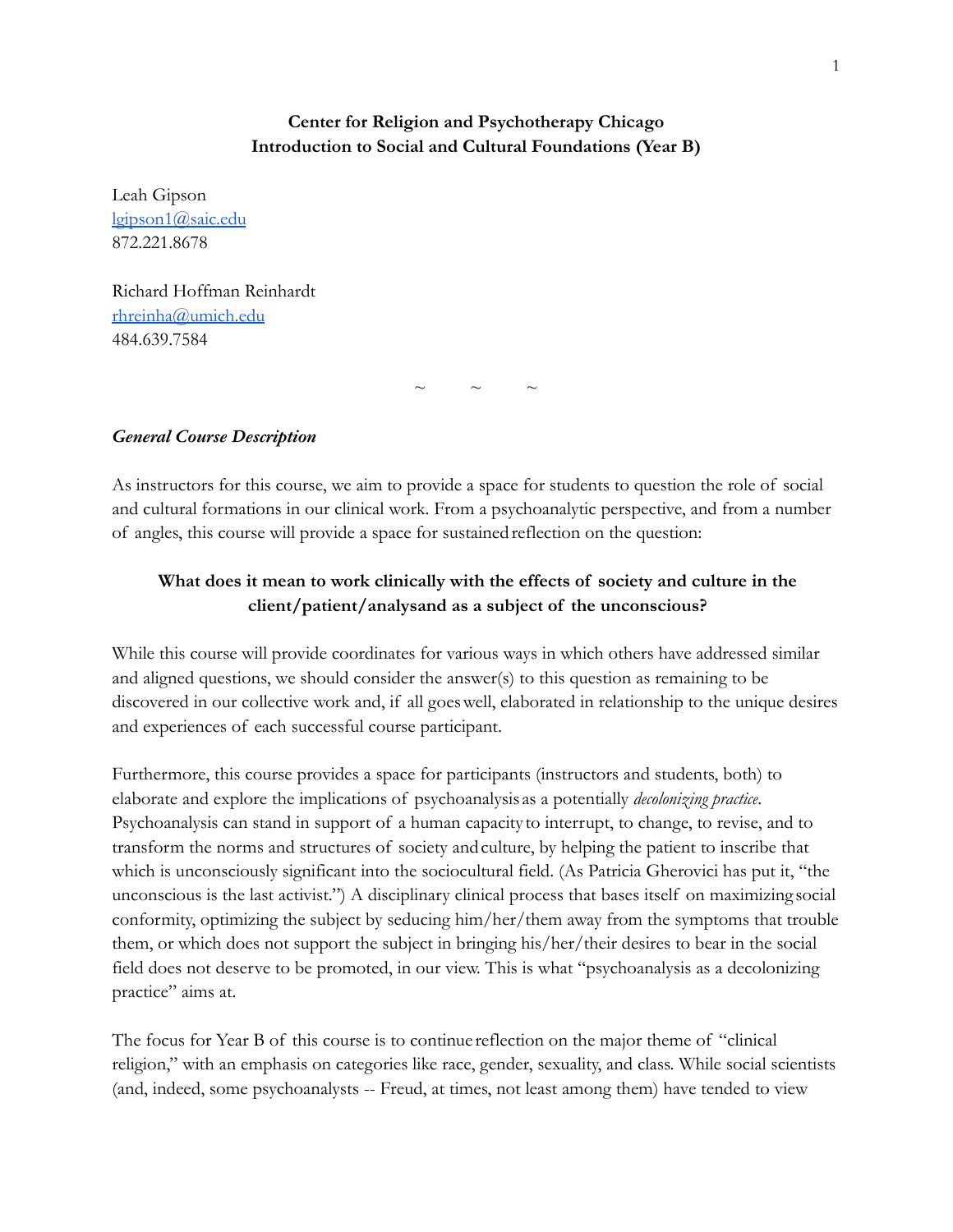religion as a domain that enforces social conformity and provides cultural stability, we revise and resuscitate the term "clinical religion" to emphasize religion as a domain of significance for the inventive subject of the unconscious. As such, we associate "clinical religion" with what in the human and in the aesthetic has the capacity to disrupt, interrupt, and transform the social domain. We will consider examples of this both in our consideration of clinical cases and in our consideration of fictional accounts that might help us connect theoreticalreadings to human experience more broadly.

This course offers an unconventional approach to learning clinical work by bringing art reception and cultural criticism to the classroom to develop students' cultural awareness. Since, with each new patient, clinicians must learn how to listen to and immerse themselves in a new discourse, the readings and films that we have selected and the clinical cases we might share propose similar challenges. Read the text with the curiosity and "beginner's mind" with which you would listen to a patient and view the films in the same way, while being aware, at the same time, that the conditions for the creation of media like text and film differ markedly from the clinical setting. The same goes for the sharing of a clinical case, since those hearing the case are not in the room with the patient. Nevertheless, these media and forums have the capacity to transmit *something*.

Last, from its inception in the work of Sigmund Freud,psychoanalysis has benefitted from the insights of other disciplines like anthropology, history,sociology, and religious studies, among others. Later, linguistics, mathematics, and optics, among others, played a role in the teaching of the French psychoanalyst Jacques Lacan, for instance. Instructors of this course believe that contemporary fields like postcolonial studies, trans studies, queer theory, black studies, etc., also have much to offer psychoanalysis and psychotherapy. We strive to integrate these fields into our inquiries, because we believe that clinical work would stand to lose much by ignoring them.

 $\sim$   $\sim$   $\sim$ 

## **Fall Quarter**

*Double Consciousness: The Split Subject of Society,Culture, and Religion*

#### *Description*

Different threads within psychology, philosophy, and psychoanalysis have seized upon the idea of the *subject* to explain how we are, at least at times, "strangers to ourselves." For our opening this fall quarter, we will pay close attention to the question of the "split subject," as it has been developedin different ways by William James, W.E.B. DuBois, and Frantz Fanon, each of whom took religious experience to be an important category for thinking about this question. Our goal is to critically examine and consider the extent to which general knowledge of society and culture can or should be at stake in clinical work. What forms or modes of (non)relation does the *subject* establish with respect to society and culture?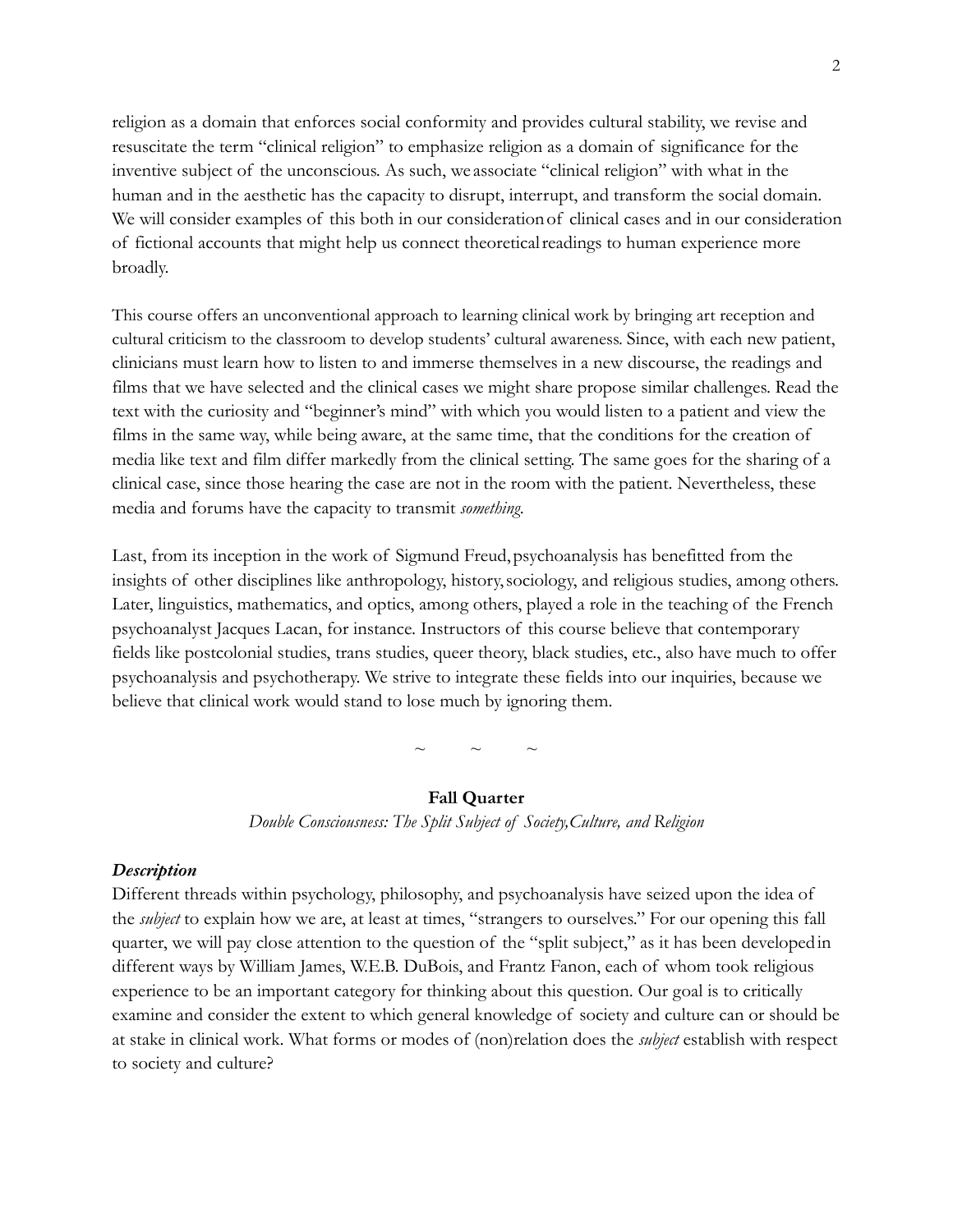# *Schedule*

| Session # / Date             | Review                                                                                                                                                                                                                                                            | Assignments                                                                                                                  |
|------------------------------|-------------------------------------------------------------------------------------------------------------------------------------------------------------------------------------------------------------------------------------------------------------------|------------------------------------------------------------------------------------------------------------------------------|
| Session $1/$<br>September 24 | Daniel José Gaztambide interview on A<br>People's History of Psychoanalysis(podcast<br>interview)                                                                                                                                                                 | Bring 3 questions for discussion<br>(something the struck or puzzled<br>you, provoked interest)                              |
|                              | Patricia Gherovici, "The Unconscious is<br>the Last activist" (interview transcript)                                                                                                                                                                              | In Class: Introductions; review<br>syllabus; talk about how we<br>constructed this course; brief<br>discussion of interviews |
| Session $2/$<br>October 1    | Jeffrey S. Librett, "The subject in the age<br>of world-formation (mondialisation):<br>advances in psychoanalytic theory from<br>the Québec group," pp. 75-99<br>Arnaud Desplechin (2014) <i>Jimmy P.</i><br>Available on Amazon Prime (rental<br>$$2.99 - $3.99$ | 3 questions                                                                                                                  |
| Session $3/$<br>October 8    | William James, Varieties of Religious<br>Experience, Lectures VI and VII on "The<br>Sick-Soul"<br>Lana Wilson (2017) <i>The Departure</i><br>Available on Amazon Prime (rental<br>$$3.99$ )                                                                       | 3 questions                                                                                                                  |
| Session 4 $/$<br>October 15  | William James, Varieties of Religious<br>Experience, Lecture VIII on "The<br>Divided Self and the Process of Its<br>Unification"<br>Felix de Rooy (1984) Desiree<br>Available on Amazon Prime (rental \$.99)                                                      | 3 questions                                                                                                                  |
| Session $5/$<br>October 22   | W.E.B. DuBois, "Of Our Spiritual<br>Strivings" and "Sorrow Songs," in The<br>Souls of Black Folk                                                                                                                                                                  | 3 questions                                                                                                                  |
| Session 6 /<br>October 29    | Jonathan Flatley, "What a Mourning:'<br>Propaganda and Loss in W.E.B.<br>DuBois's Souls of Black Folk," in<br>Affective Mapping (selections)                                                                                                                      | 3 questions                                                                                                                  |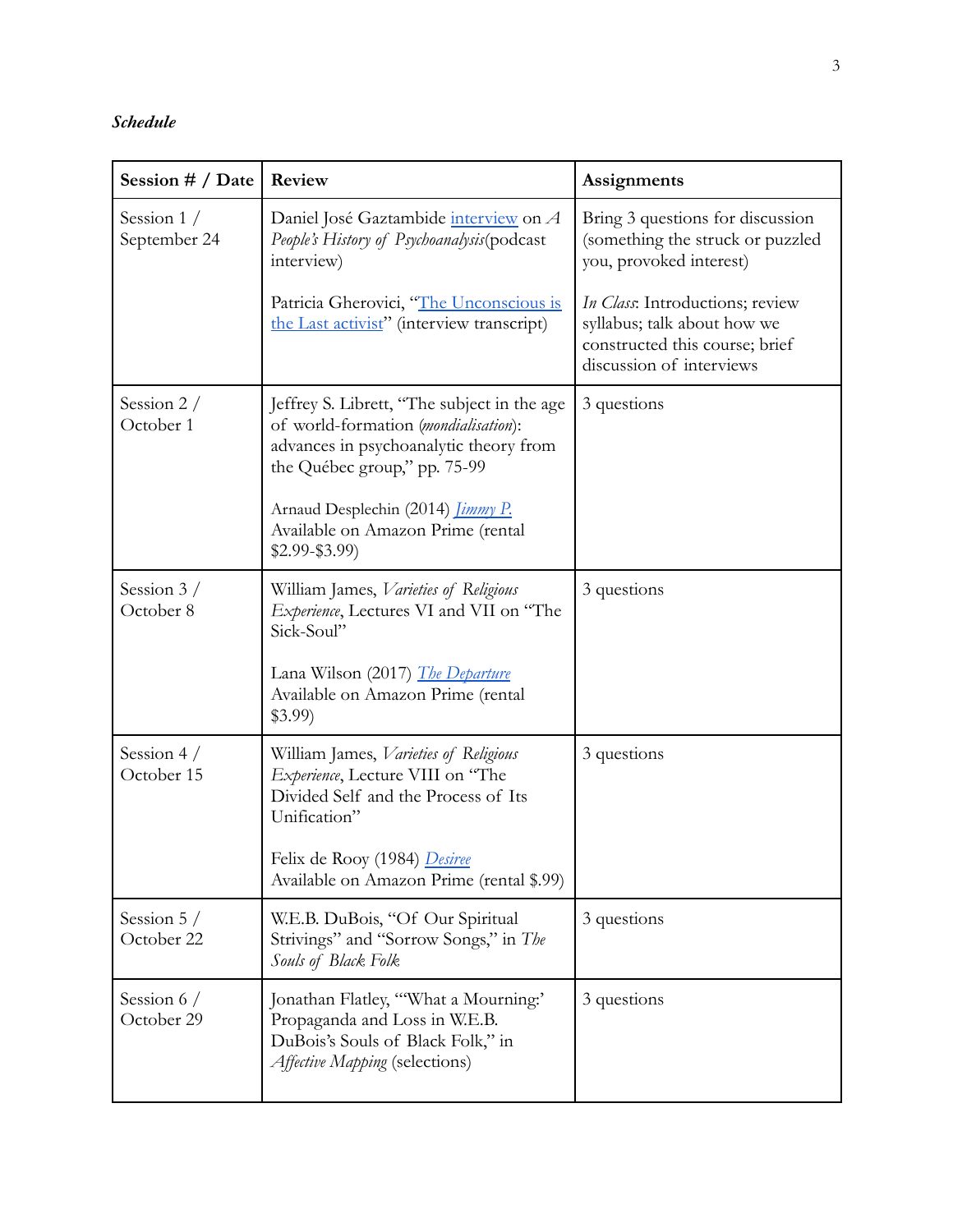|                             | Claudia Llosa (2009) Milk of Sorrow<br>Available on Apple TV (rental \$4.99)                                                                                 |                                                                   |
|-----------------------------|--------------------------------------------------------------------------------------------------------------------------------------------------------------|-------------------------------------------------------------------|
| Session $7/$<br>November 5  | Sheldon George, "Conserving Race,<br>Conserving Trauma: The Legacy of<br>W.E.B. DuBois" in <i>Trauma and Race</i><br>Listen to podcast <i>interview</i> with | 3 questions                                                       |
|                             | Sheldon George before reading the<br>chapter                                                                                                                 |                                                                   |
| Session $8/$<br>November 12 | Frantz Fanon, Black Skin, White Masks<br>(selections)                                                                                                        | 3 questions                                                       |
| Session $9/$<br>November 19 | Frantz Fanon, Black Skin, White Masks<br>(selections)                                                                                                        | 3 questions                                                       |
|                             | Carlo Gabriel Nero (2004) The Fever<br>Available on HBO or Amazon Prime<br>(free with HBO subscription or Amazon<br>Prime rental \$2.99-3.99)                |                                                                   |
| Session $10/$<br>December 3 | Sinan Richards, "Fanon's Lacan"                                                                                                                              | 3 questions                                                       |
| December 10                 |                                                                                                                                                              | Part One: Final Intervention<br>Proposal (emailed to instructors) |

## **Course Components**

## **Seminar Discussion / Working Group**

We envision this course as taking on the style of a seminar or of a working group. This means that, while there will be some short periods of input fromthe instructors, the goal is primarily to create a space where we can work together on pressing questions about how the clinical meets the social and the cultural in our ongoing training as clinicians.

## **Case Presentations / Confidentiality**

While we will be reading various texts in the course as points for critical engagement, what is most important in the training of clinicians is one's experience in one's own treatment in psychoanalysis or psychotherapy and in one's clinical work.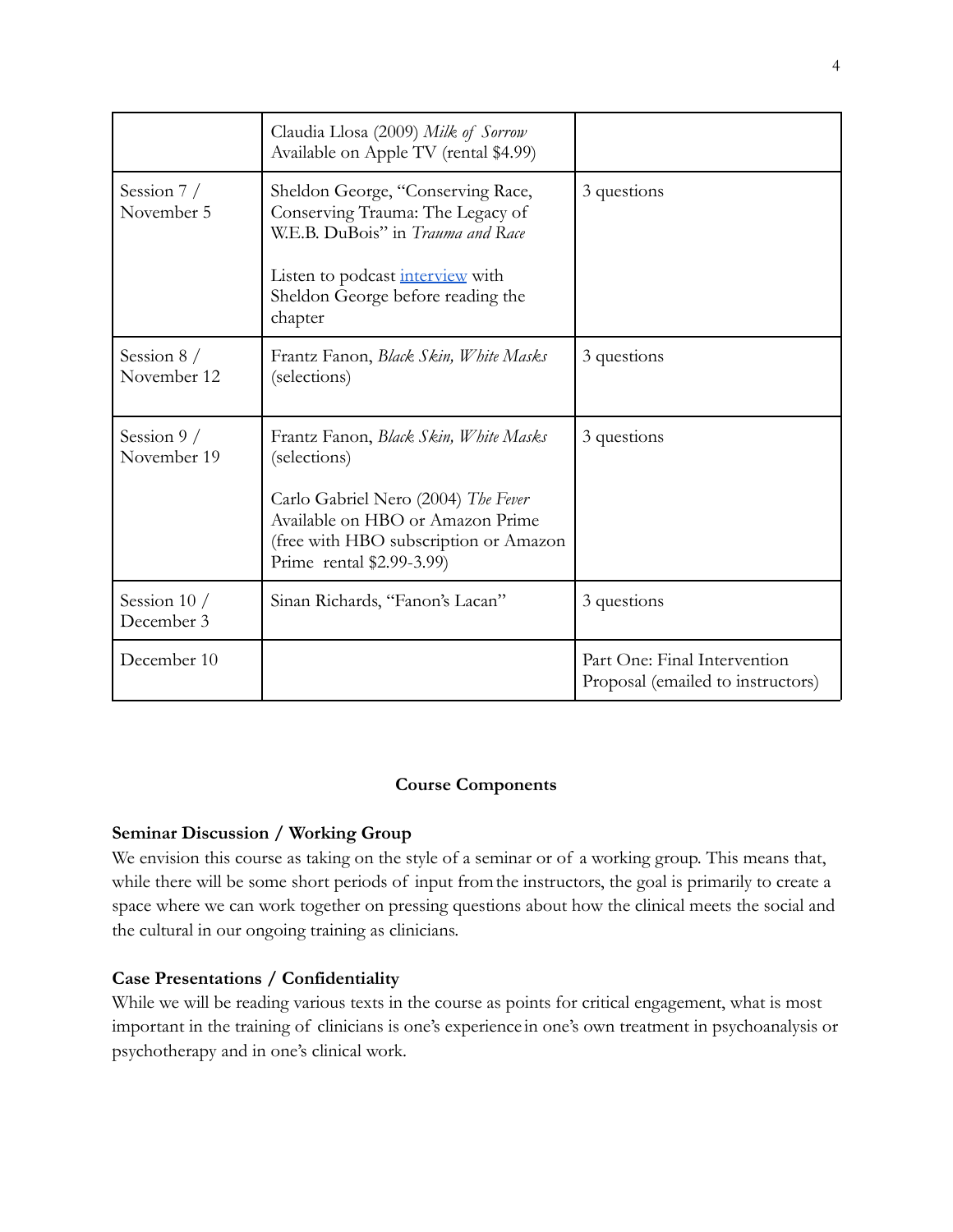To facilitate a space where each of us might be able to speak more freely about what in our experience and what related to our desire connects to our work around key questions, participants in this course should treat each other's experiences, and clinical vignettes that might be shared, with respect and confidentiality. This mutual agreement to treat matters with confidentiality is necessary to create the classroom as a site for possible free speech.

## **Reading Questions: How to Formulate a Good Question**

Each course participant (students and instructors, both) should—after reading, listening to, or viewing the assigned materials—should write down three questions which they are prepared to bring to class discussions. The questions should be constructed with an open curiosity, related to something about the clinical desire of the one whoproposes it. This is to say that we expect the questions we each bring to communicate a puzzle of the questioner to the class, rather than seeking factual information or soliciting (dis)agreement with some position that the questioner has already decided for him-/her-/them-self.

## **Culminating Notebook or Intervention**

This course contains two options for a kind of culminatingproject. Combinations of these two suggested forms are also possible. While culminating projects can take an incredibly broad variety of forms, they must speak to issues of the relation betweenclinic and society/culture, and they should aim to transmit something that was "worked-through" or explored in the course of our work together.

Option 1 - *Culminating Notebook*. One option is that students will continuously work on a log or journal throughout the course to account for your desire as a clinician. The "notebook" can include a series of questions, sketches, textual and visualmaterials of all kinds really -- dreams, vignettes, photographs, etc. This assignment provides a space for you to document and track, in writing and visual forms, your progress and development in this course. You may choose to develop your notebook as an analogue (handwritten, paper & pen) or digital (docs, slides, Evernote, Notability, etc.) project.

Option 2 - *Culminating Intervention*. A second option to create something in relation to the course is in the form of a "culminating intervention." This, too, could take a variety of forms. It could include the presentation of a case that raised issues for you, as the clinician, that you might aim to transmit to the group. It could include some kind of plan for a community project you plan to enact, or a paper you wish to publish.

## *How to submit your culminating assignment*

At the end of each quarter, course participants are asked to submit something in relation to the work they have undertaken or which they plan to undertake. These milestones ensure that the presentation of the culminating project is on the course participant's horizon and that they are actively working on it.